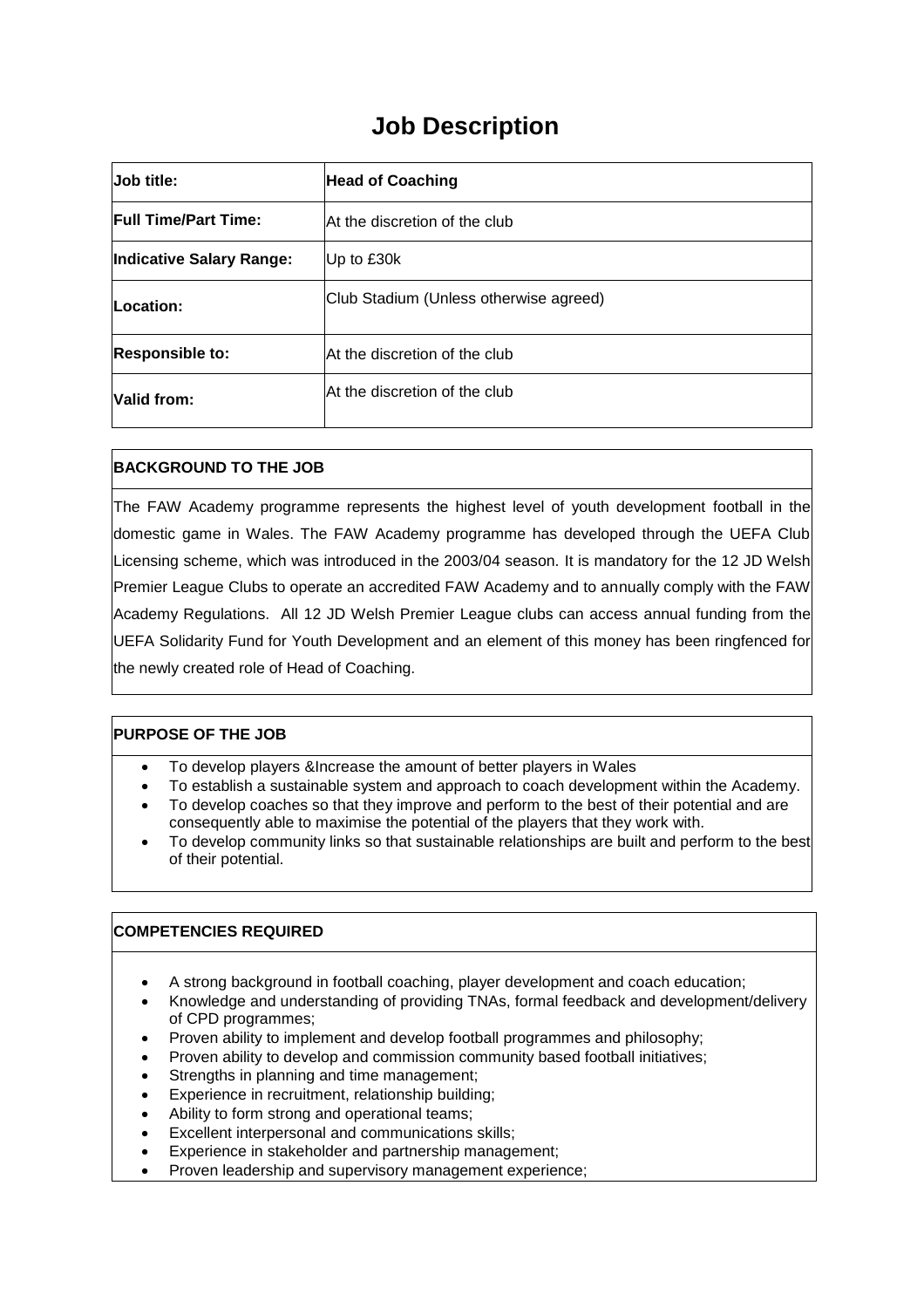- Strategy and policy development, implementation and reporting;
- Ability to be self-directed and work on own initiative;
- Appropriate IT competencies;
- Ability to present/report effectively to Head of Academy and Board/Panel members;
- Spoken and written Welsh desirable;
- Willing to work unsociable hours and weekends;
- Full driving licence.

#### **QUALIFICATIONS**

#### **Essential**

- UEFA A Licence or Working Towards
- FAW Accredited Tutor or Willingness to Working Towards

#### **Desirable**

- Educated to Degree Level or Equivalent
- Level 3 Accredited Tutor
- Level 3 Mentor & Assessor

## **PRINCIPAL ACCOUNTABILITIES (Academy Focus)**

## **To work with the FAW Trust as a key strategic partner to deliver:**

#### **Coach Development**

- Build relationships within the Academy and wider community.
- Deliver coach development support within the Academy and wider community. **This could include:**
	- Researching current trends of coaching/teaching, player development, and industry best practice to inform practice within the Academy;
	- Training needs analysis of all coaches current and required level of performance
	- Formal program of observation to provide effective feedback to include individual coach action plans;
	- Development and delivery of an innovative CPD program for all coaching staff within the Academy and wider community.
- Work as a FAW/UEFA Coach Educator within the FAW Trust Coach Education Strategy.

#### **Player Development**

- Lead the implementation and development of the Academy playing philosophy across all phases;
- Manage player progression and retention, de-registration, and signing of new players;
- Ensure the delivery of a robust games program across all phases;
- Ensure the delivery of a robust Skill Acquisition Program for foundation U9 U12 age groups.

#### **The Welsh Way**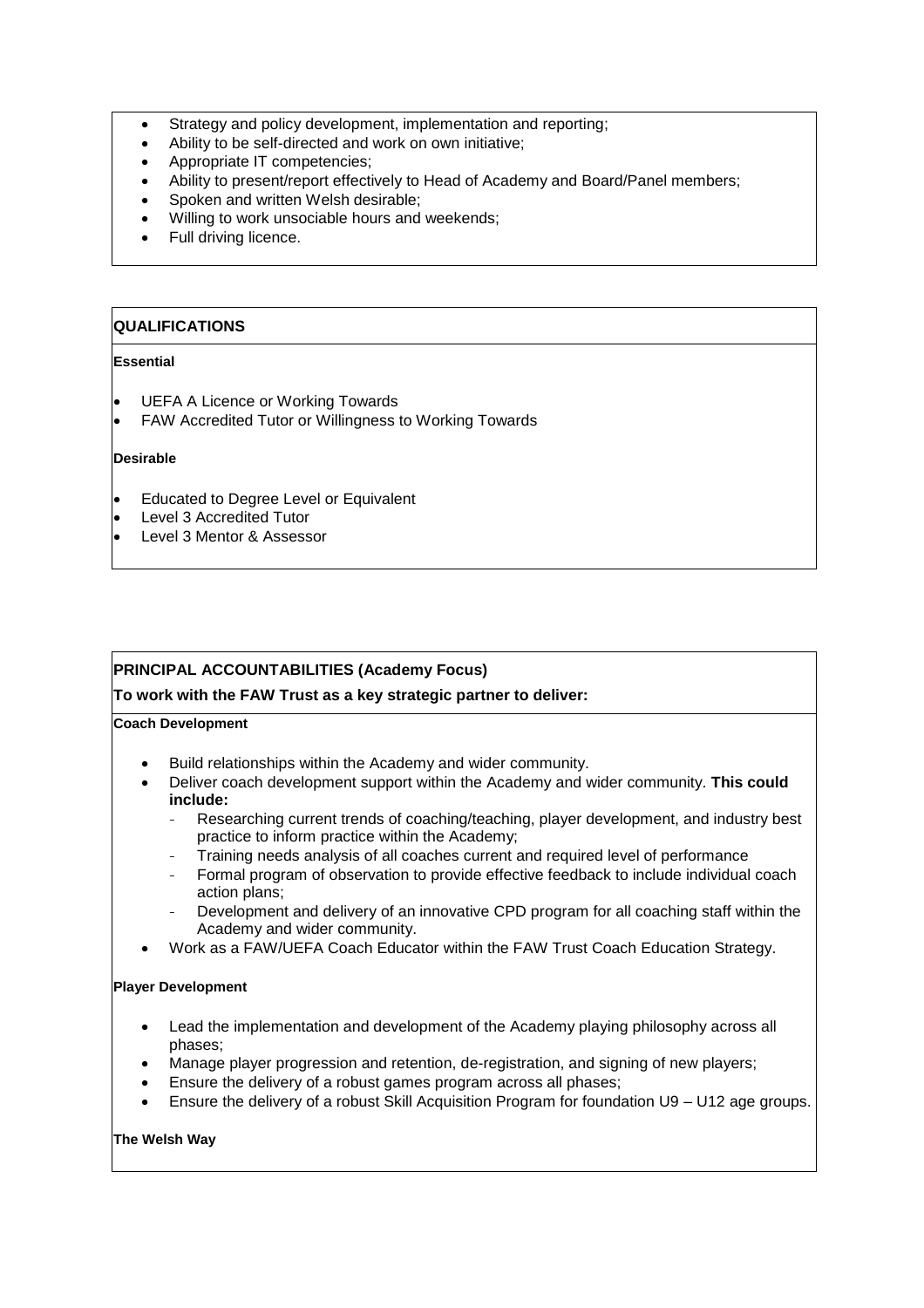• Ensure the implementation and delivery of the Welsh Way, principle of play Academy philosophy through all age groups.

## **Support Staff**

- Build effective relationships across the multi-disciplinary teams within the Academy; to include Analysis/Medical/Sport Science Support/Education & Welfare.
- Ensure effective working across multi-disciplinary teams through education and promoting relevant benefits. To include Analysis/Medical/Sport Science Support/Education & Welfare.

## **Evidence Based Reporting**

- Report (within agreed timelines) to the Head of Academy on overall progress and development within the Academy and represent collective views on the future development and direction of the coaching programs.
- Report (within agreed timelines) to the WPL Board/Panel on overall progress and development within the Academy.
- Agree to and fulfil all requirements of the FAW/FAW Trust/WPLA auditing process.

## **Talent I.D.**

- Create a process to ensure the best players in the area attend the Academy
- Understand and recognise the Talent ID Pathway within the FAW Trust/ FAW Programmes;
- Create Talent ID working group within the Academy inclusive of all age groups Head Coaches;
- Collate player lists for all Academy related age groups ready for Regional/ National nomination;
- Attend ALL Talent ID related CPD workshops/ courses when required;
- Liaise with the National Talent ID Manager on all aspects of Talent ID.

# **PRINCIPAL ACCOUNTABILITIES (Community Links Focus)**

**To work with the FAW Trust as a key strategic partner to deliver:**

## **Junior Grassroots Club Support**

- Working with the Area FDM build relationships with the local grassroots landscape, inclusive of clubs, fun football providers, junior leagues and the Area Association to ensure the player pathway is clearly understood.
- Development and implementation of agreed programmes in the community aligned to the area plan for football to support delivery on FAWT objectives.
- Annually achieve the Fun Football Charter Mark to ensure quality delivery and the safeguarding of young people.

## **Develop/Support Schools Programs**

- Build relationships with identified local schools to support the implementation of football activities aligned with the Football in Schools FAWT Programme, **this could include;**
- Mentoring the Play More Football Directors of Football to deliver in school football activity;
- Delivering Teacher CPD in a cluster of schools to enhance the delivery of schools' football and raise confidence in teachers (Primary and secondary, initial priority for staff who deliver girls PE and extra-curricular programmes who lack football confidence);
- Delivery of Junior Football Leaders awards in school (14+) and follow up support/mentoring/deployment for the pupils.